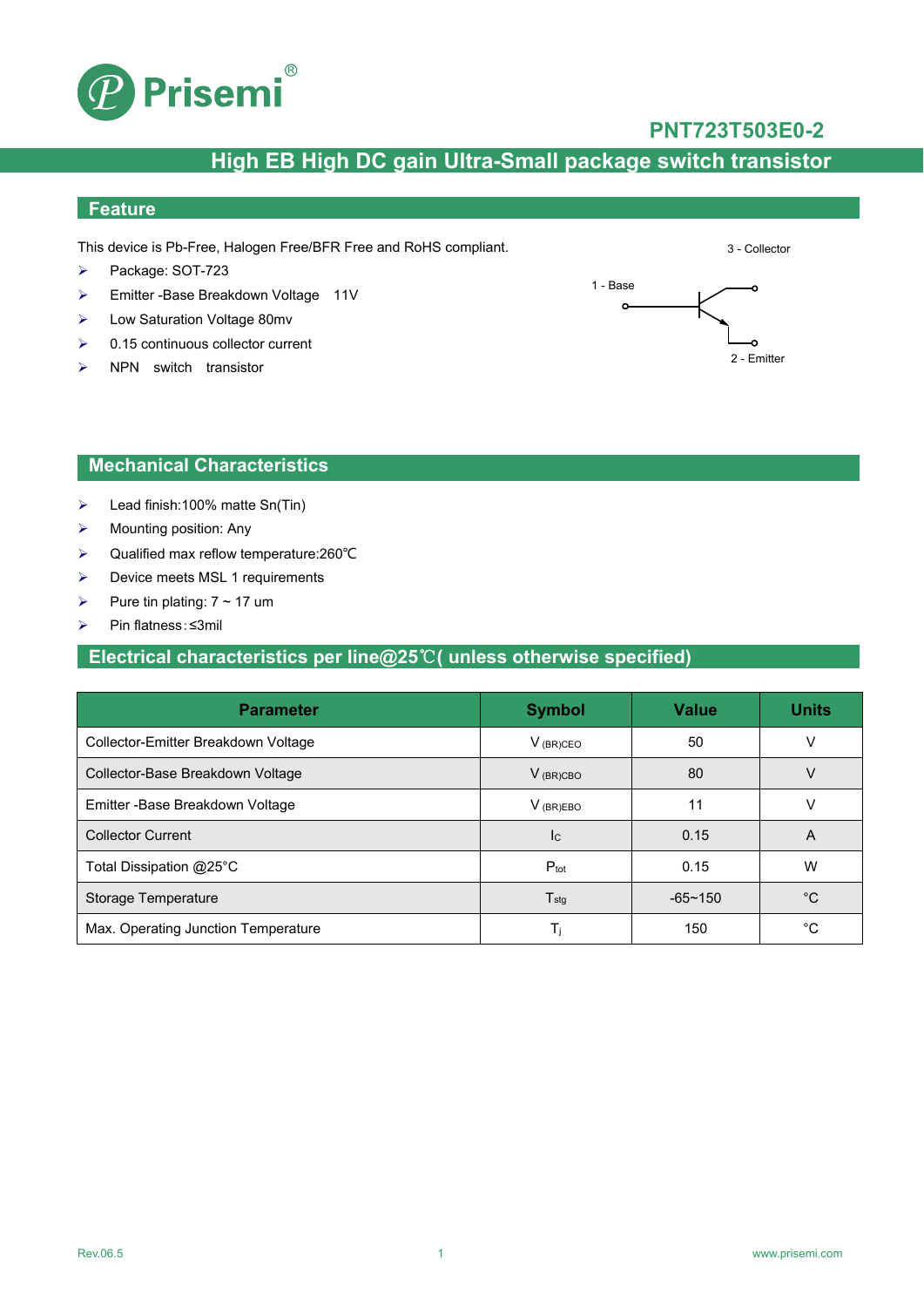## **High EB High DC gain Ultra-Small package switch transistor PNT723T503E0-2**

### **Absolute maximum rating@25**℃

| <b>Parameter</b>                            | <b>Symbol</b>           | <b>Conditions</b>                | Min. | Typ. | Max. | <b>Units</b> |
|---------------------------------------------|-------------------------|----------------------------------|------|------|------|--------------|
| Collector-Base Breakdown Voltage            | <b>BV<sub>CBO</sub></b> | $lc = 50uA$                      | 80   |      |      | V            |
| Collector-Emitter Breakdown Voltage         | <b>BVCFO</b>            | $lc = 1mA$                       | 50   |      |      | $\vee$       |
| Emitter-Base Breakdown Voltage              | BV <sub>EBO</sub>       | $I_F = 50uA$                     |      | 11   |      | V            |
| Collector Cut-off Current ( $IE=0$ )        | <b>I</b> CBO            | $V_{CB} = 60V$                   |      |      | 0.1  | μA           |
| Emitter Cut-off Current(Ic=0)               | <b>EBO</b>              | $VEB=7V$                         |      |      | 0.1  | μA           |
| DC Current Gain                             | $h_{FE}$                | $IC=1mA, VCE=6V$                 | 200  |      | 350  |              |
| <b>Collector-Emitter Saturation Voltage</b> | VCE(sat)                | $lc = 50mA$ , $ls = 5mA$         |      | 0.08 |      | V            |
| Transition frequency                        | $f_{\text{T}}$          | $VCE=12V, IE=2mA, f=100MHz$      |      | 200  |      | <b>MHz</b>   |
| <b>Output Capacitance</b>                   | Cob                     | $V_{CE}$ =12V,l $_E$ =0mA,f=1MHz |      | 2    | 3.5  | pF           |

#### **Typical Characteristics**











Fig1.DC Current Gain Fig1.DC Current Gain



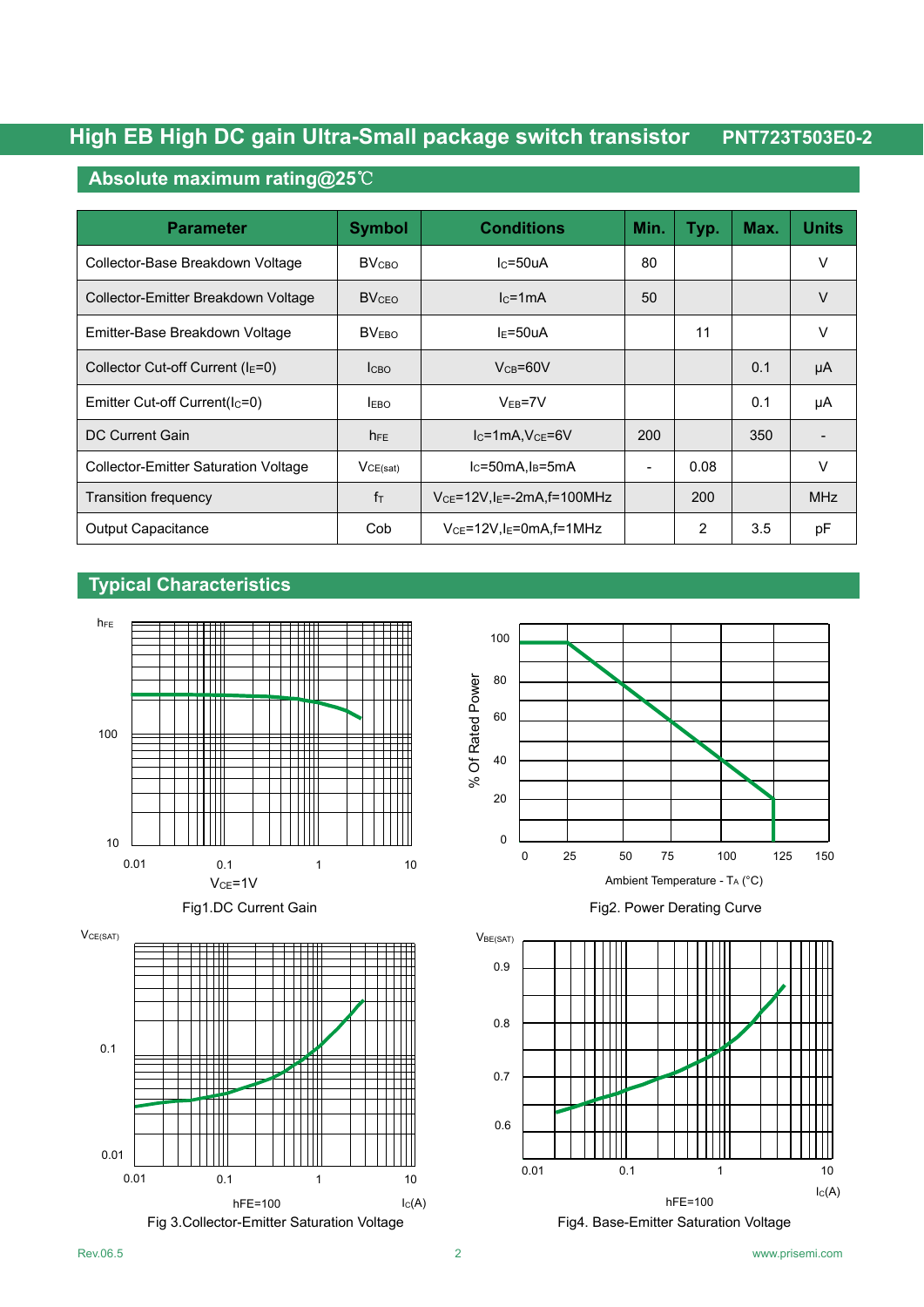



#### **Solder Reflow Recommendation**



Remark: Pb free for 260℃; Pb for 245℃.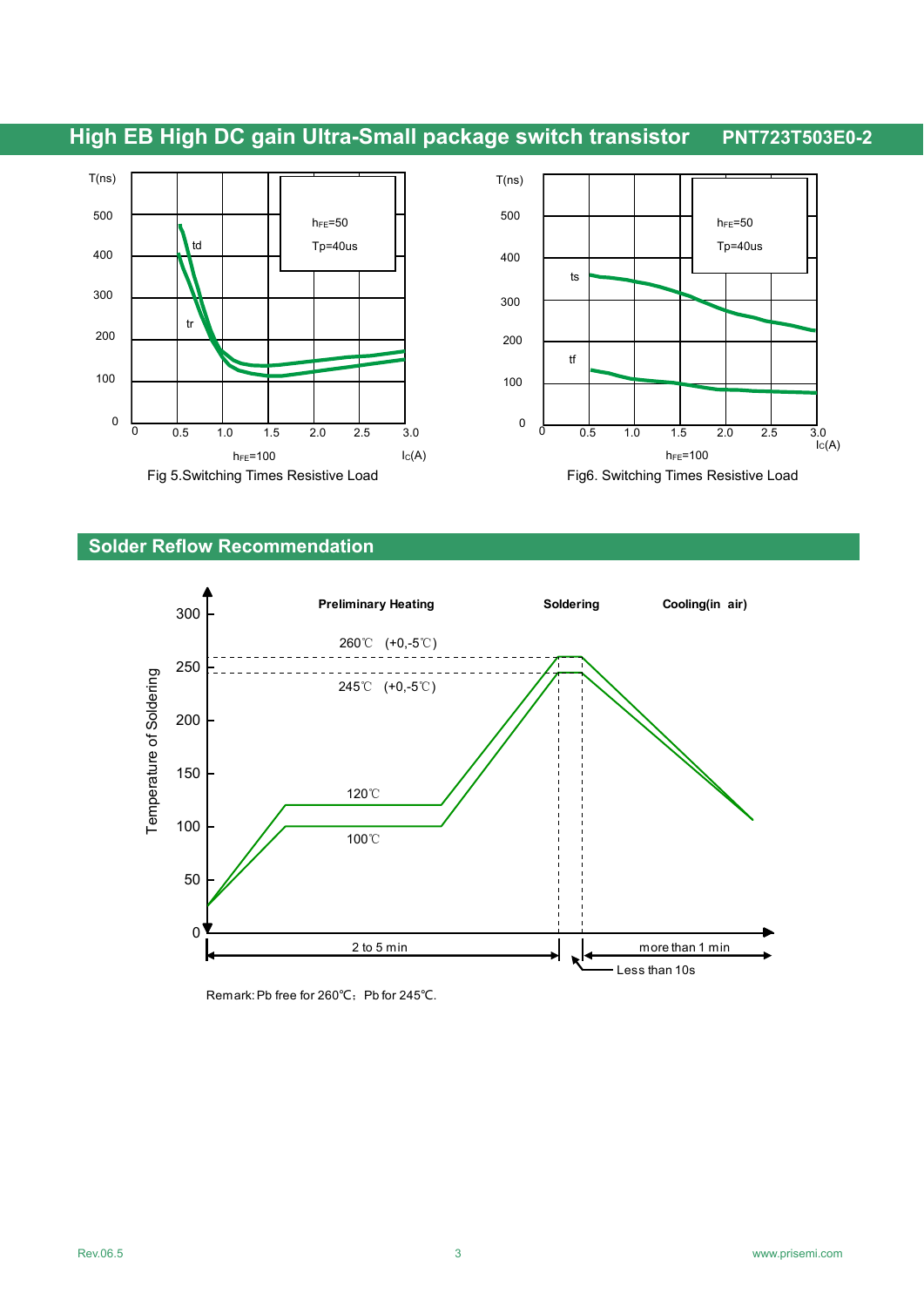# **High EB High DC gain Ultra-Small package switch transistor PNT723T503E0-2**

## **Product dimension (SOT-723)**





Unit:mm

## **Ordering information**

| Device         | Package           | <b>Shipping</b>     |
|----------------|-------------------|---------------------|
| PNT723T503E0-2 | SOT-723 (Pb-Free) | 10000 / Tape & Reel |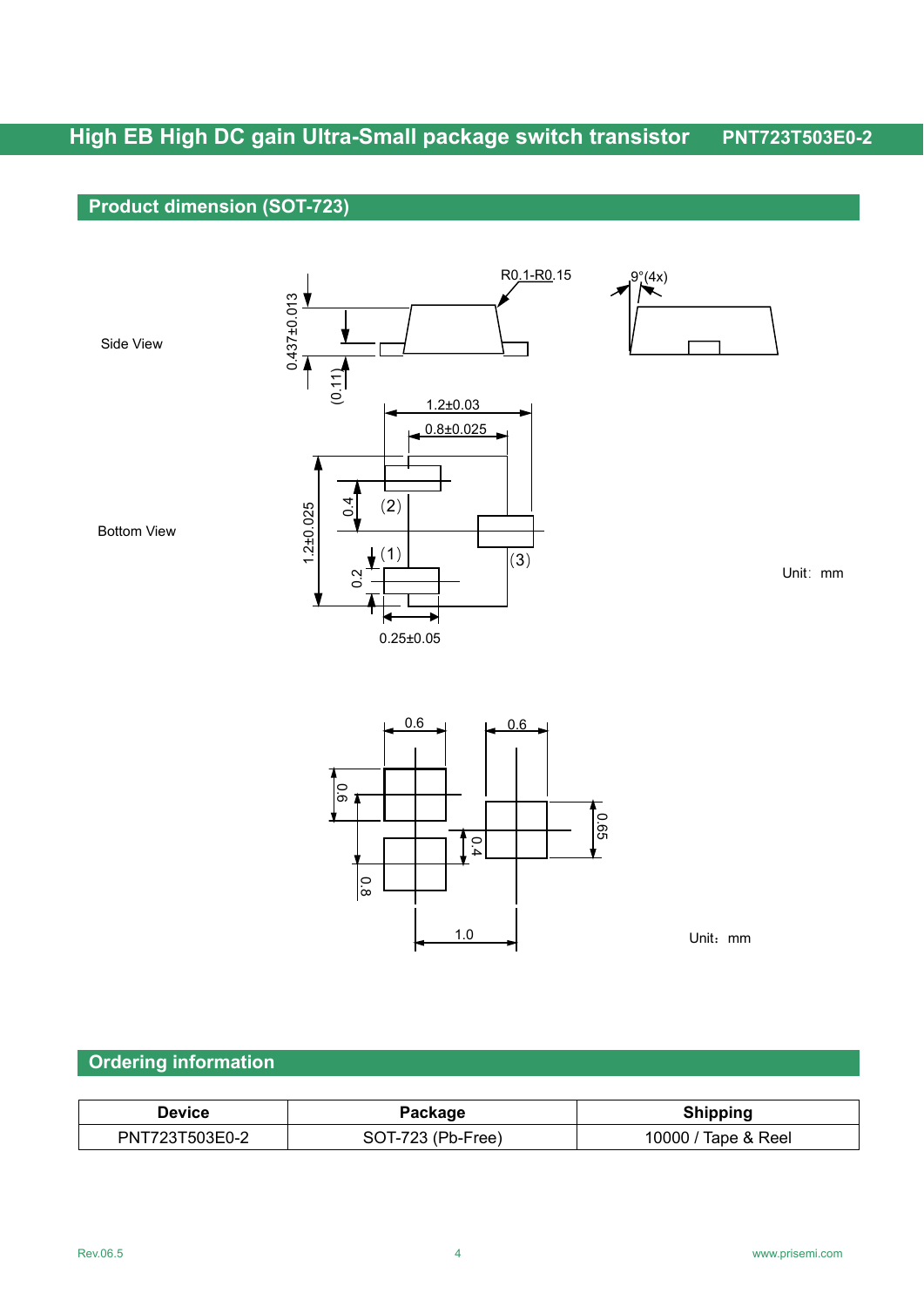# **High EB High DC gain Ultra-Small package switch transistor PNT723T503E0-2**

## **Load with information**



Unit:mm